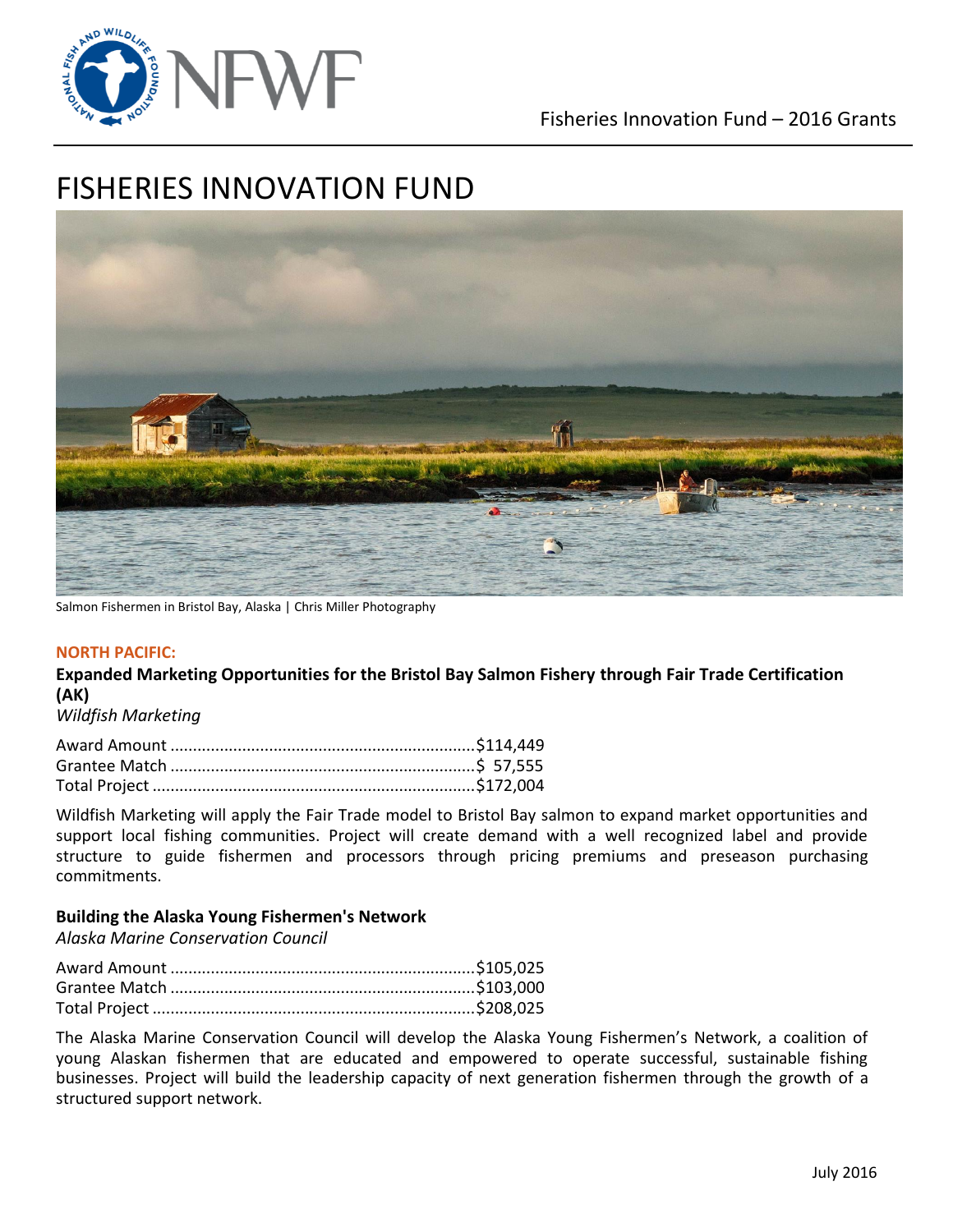

### **Local Fish Fund: Removing Barriers to Entry for Young Fishermen in the Gulf of Alaska Groundfish Fishery (AK)**

*Alaska Sustainable Fisheries Trust*

Alaska Sustainable Fisheries Trust will grow the Local Fish Fund to facilitate transfer of fishing rights from established to emerging fishermen. Project will redress financial barriers to entry in the Gulf of Alaska groundfish fishery, increasing the number of young, local fishermen with access rights tied to sustainable fishing practices.

### **WESTERN PACIFIC:**

**Preserving Traditional Fishing Practices through a Multi-Fisheries Youth Training Program in Hawaii**  *Oceanic Libra/Kula Lawaia* 

Oceanic Libra/Kula Lawaia will preserve traditional fishing practices in Hawaii through the implementation of a Multi-Fisheries Training Program. Project will develop and implement a new training program with both classroom and on-the-water training to attract new entrants into traditional Hawaiian fisheries.

### **PACIFIC COAST:**

**Developing a Fish Hub for Monterey: Improving Profits for Fishermen and Providing Local Sustainable Seafood Access for Markets and Consumers (CA)**

*Monterey Bay Fisheries Trust*

The Monterey Bay Fisheries Trust will develop a business plan for a fish hub to manage the aggregation, processing and distribution of locally harvested seafood in Monterey, California. Project will increase the market value of seafood for local fishermen by ensuring restaurants and consumers have access to fresh, locally-caught seafood.

### **Revitalizing and Strengthening Resilience of Commercial Fisheries through a New Entrant Commerical Fisheries Apprenticeship Program (CA)**

*Regents of the University of California - San Diego, Scripps Institute of Oceanography*

Regents of the University of California - San Diego, Scripps Institute of Oceanography will develop a State Commerical Fisherman Apprenticeship Program. Project will develop a progressive curriculum of classwork and on-the-water training for students and recruit veteran fishermen as employers to provide opportunities for new entrants into California commercial fisheries.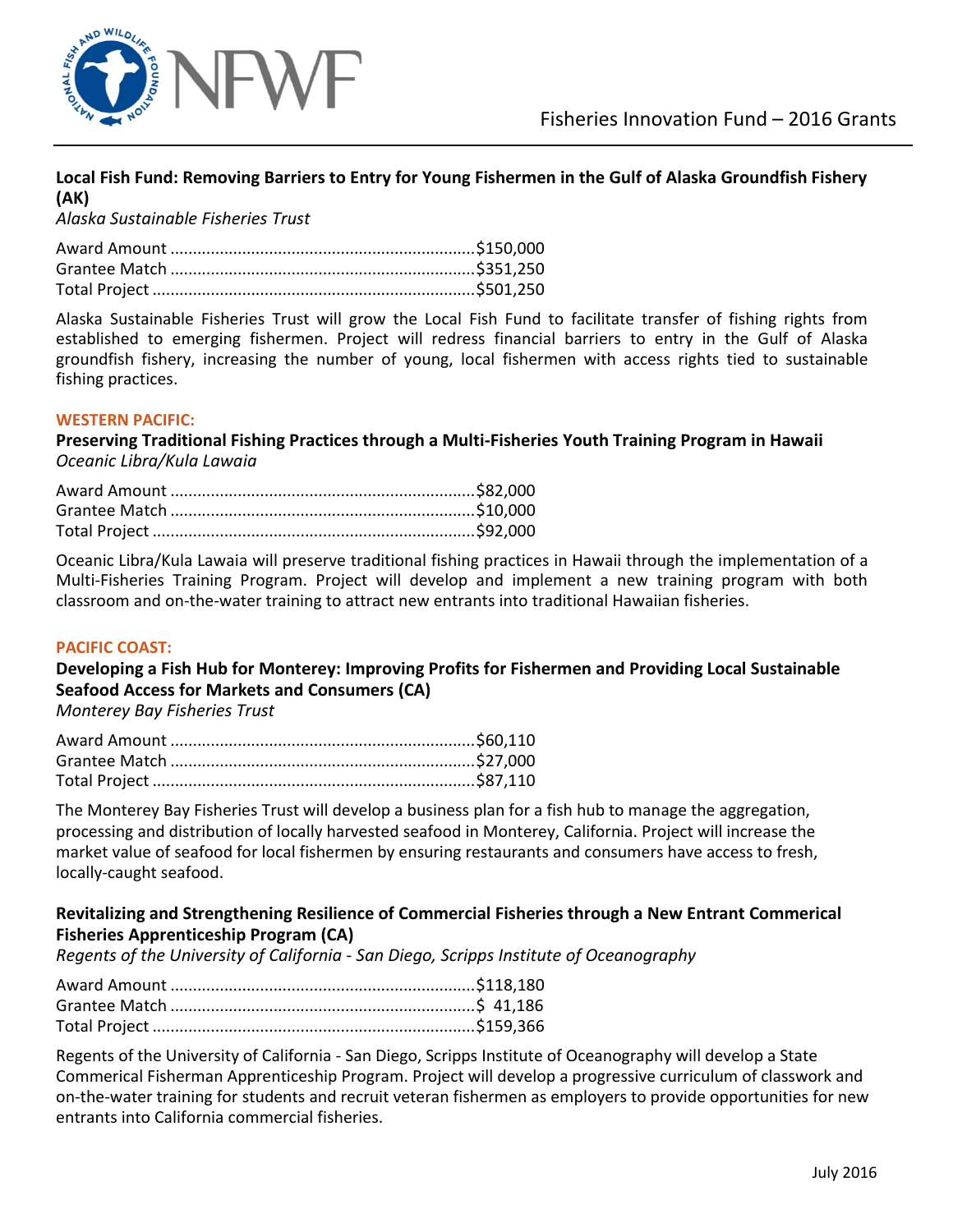

### **Enhance the Capacity of Fishing Businesses and Communities through Expanded Market Opportunities for Fresh Frozen Seafood (AK, CA, OR)**

*Ecotrust*

Ecotrust will address market barriers to fresh frozen fish using an innovative tool that precisely measures seafood freshness. Project will partner with fishing communities from Alaska to California to increase consumer understanding in supply chain transparency, underutilized species, and factors associated with seafood freshness and quality.

### **NEW ENGLAND:**

### **Next Generation Commercial Fishing Crew Apprenticeship Program (RI)** *Commercial Fisheries Center of Rhode Island*

Commercial Fisheries Center of Rhode Island will establish the Next Generation Commercial Fishing Crew Apprenticeship Program to support new entrants to the New England groundfish fishery. Project will provide hands-on and classroom-based trainings with experienced commercial fishermen, shoreside businesses, and university fishery experts.

### **Bolstering Economic Development through an Ocean Farm Start-Up Training Program in New England**  *GreenWave*

GreenWave will create the Ocean Farm Start-Up Training Program to support up to eight new kelp and shellfish producing ocean farms in New England. Project will develop a training program to educate farmers on proper ocean farming techniques in addition to permitting and leasing requirements.

## **Developing an Integrated Marketing Plan to Differentiate New England Groundfish Products**

*BackTracker Inc.*

BackTracker Inc. will integrate a marketing, traceability and fishery improvement program to increase market access and promote local, underexploited resources of New England groundfish. Project will provide a verified supply of local underutilized species, increasing domestic product market access and reducing illegal substitution by the trade.